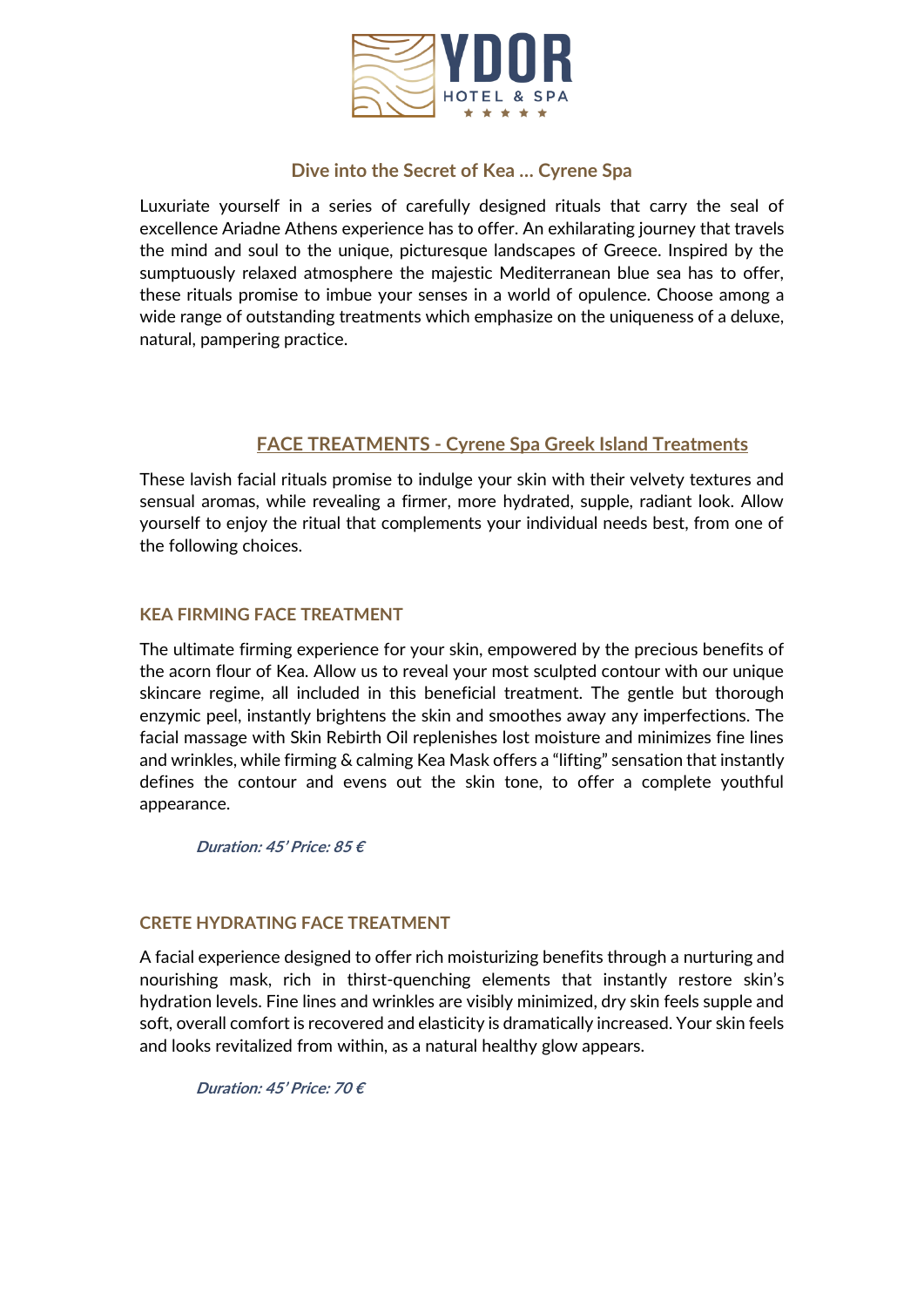

#### **SERIFOS ANTIAGING FACE TREATMENT**

An unprecedented, velvet mask, enriched with powerful gemstones from Serifos island helps repair and rejuvenate the skin, promoting its natural anti-ageing properties. Specifically designed to target dullness, dryness, wrinkles and sagging, this mask promises to reduce fine lines and wrinkles, support thin, fragile skin and increase its elasticity and firmness. Captivate every gaze, with a visibly more younger-looking appearance.

**Duration: 60' Price: 90 €**

### **MYKONOS GLOWING FACE TREATMENT**

Inspired by the windmills of Mykonos, this glowing therapy promises a brighter, firmer and noticeably younger-looking skin. This facial, thanks to its valuable ingredients such as wheat proteins, rose petals and red grape extracts, targets signs of aging, evens skin tone and texture. Stimulates collagen production for a healthy, glowing complexion.

**Duration: 45' Price: 75 €**

## **CHIOS GENTLE AFTER SUN TREATMENT**

The carefully selected ingredients used in this facial are rich in soothing elements that calm the skin and reduce irritation. Chios Mastic offers strong anti-inflammatory and anti-aging properties, while yogurt mask is widely known for its strong soothing effect. Gradually, your skin regains its own strength to fight external stressors that cause irritation, while skin's natural moisture barrier becomes more resilient to maintaining its natural hydration levels. Feel your skin calm, soothed and moisturized with a naturally healthy appearance.

**Duration: 30' Price: 45 €**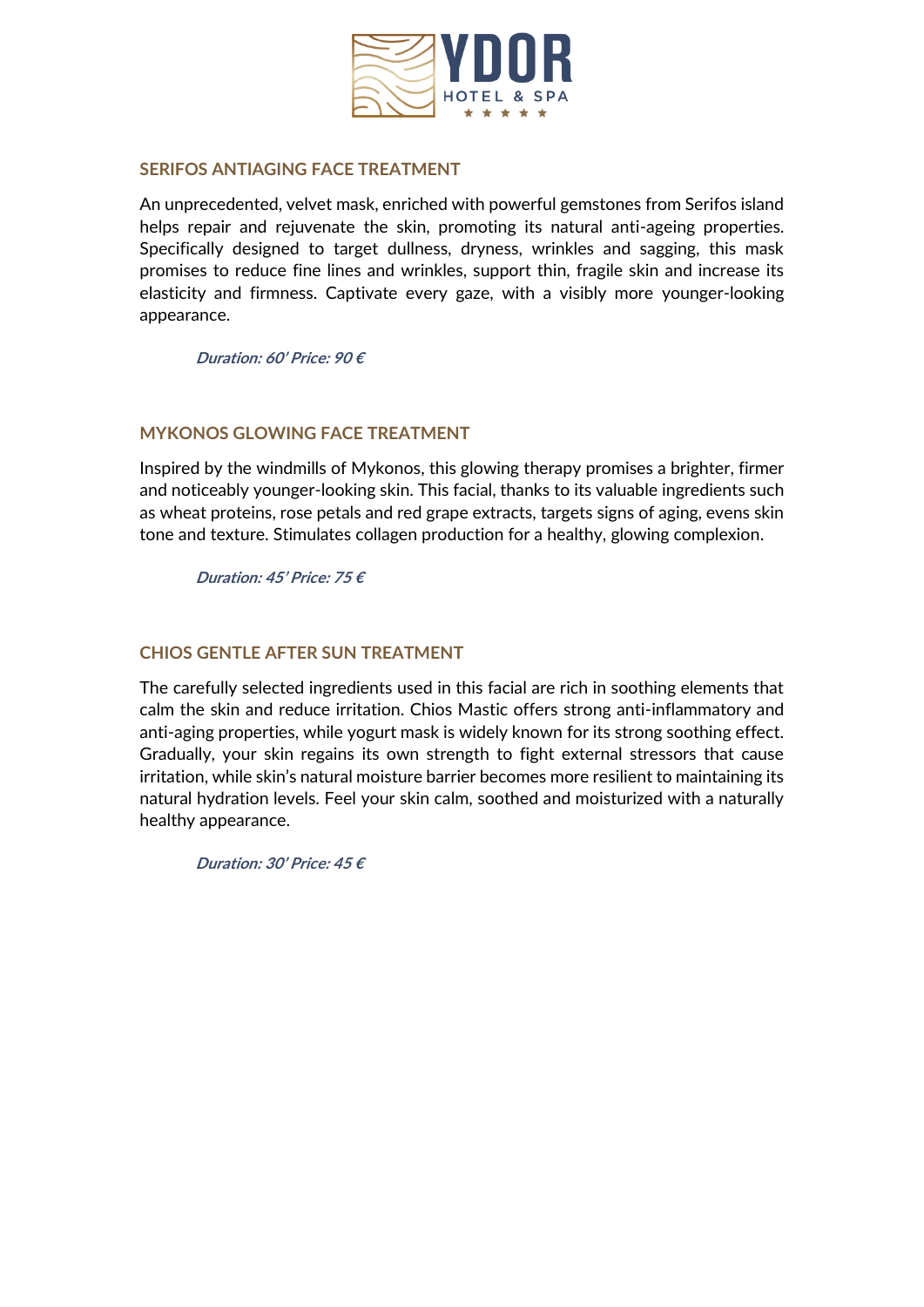

## **BODY TREATMENTS**

Supercharged body treatments based on the supreme power of Greek botanicals. Combining a plethora of active ingredients such as honey, basil and cinnamon, these treatments help activate the lymphatic system, nourish the skin and remove toxins, while providing and a visibly smoother appearance.

## **SANTORINI ANTICELLULITE TREATMENT**

Supercharged body treatment based on the supreme power of Santorini's volcanic lava clay which fights cellulite and excess fat, while stimulating blood flow to increase metabolism. Combining a plethora of active ingredients such as algae, basil and cinnamon, this treatment helps activate the lymphatic system and decongest the body, efficiently removing toxins. The wrapping technique applied in the end helps firm and tone the body, while providing evident inch loss and a visibly smoother appearance.

**Duration: 80' Price: 90 €**

## **CRETE HYDRATING BODY TREATMENT**

Feel your skin soft and supple with an immediately healthy and radiant appearance. Allow yourself to experience the soothing effect of rosewater intertwining with the thirst-quenching aromas of lime, while your skin indulges in the unique moisturizing benefits of our precious Cretan Queen mask. Skin's vital moisture levels are instantly replenished endowing your appearance with a healthy glow. The mask's lavish benefits are complemented by an elaborate massage with dittany oil infused with dittany & cretan crocus, that leave the skin silky and smooth.

**Duration: 90' Price: 120 €**

## **CHIOS GENTLE BODY AFTER SUN TREATMENT**

The ultimate after-sun care for your skin. This treatment embodies the ideal refreshing properties of water lily and the calming benefits of yogurt, skillfully combined to help restore skin's moisture. Inflammation and skin-irritation is minimized, offering a unique sense of relief after sun exposure.

**Duration: 45' Price: 65 €**

### **GREEK FLOWERS RELAXING JOURNEY**

A fast and invigorating, full body exfoliation treatment lush in captivating aromas of jasmine and gardenia. Delicate white sugar crystals softly remove dead skin cells, while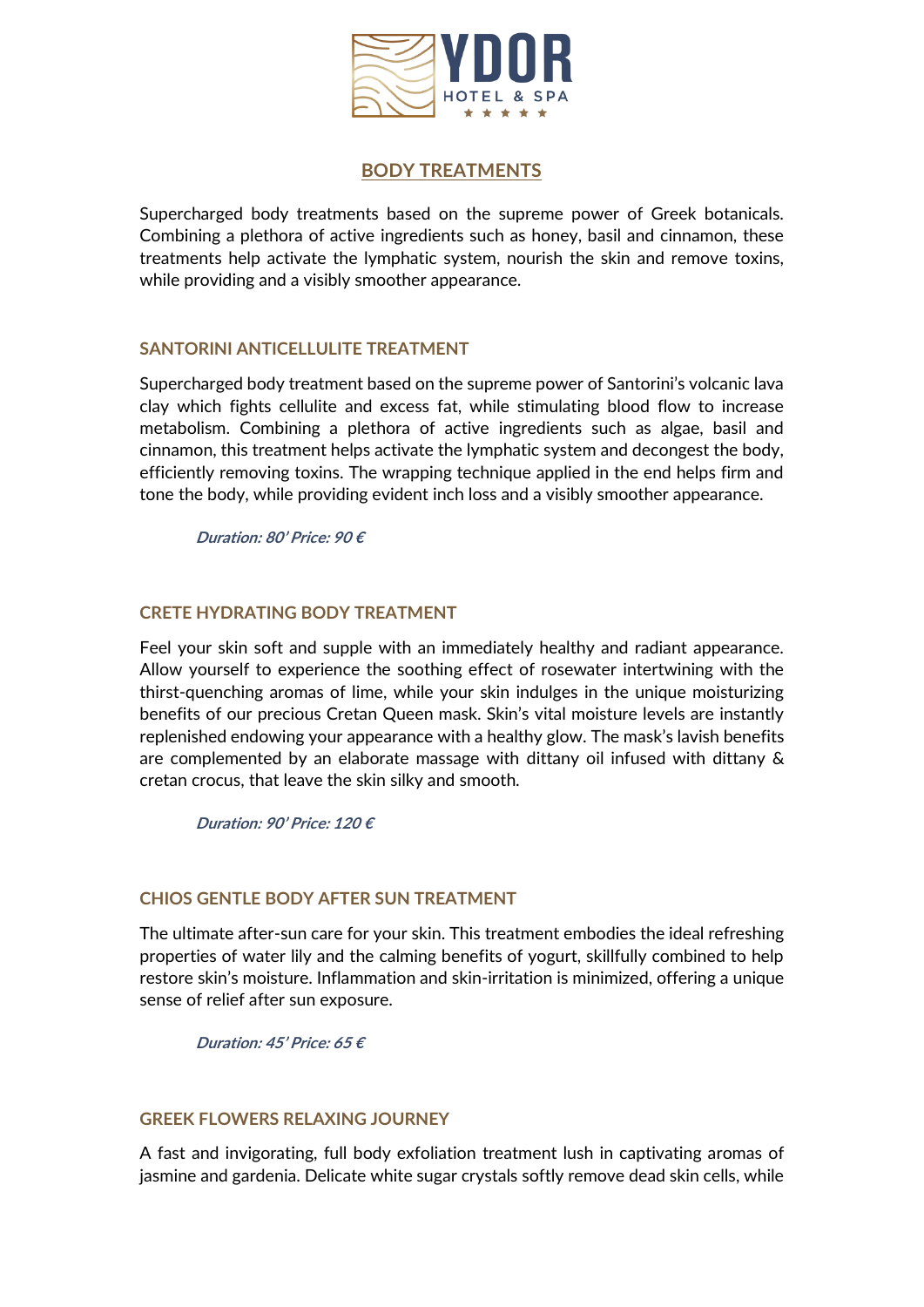

promoting body circulation. As a result, the body's skin regains its elasticity and smoothness while obtaining a velvet touch with a fresh, radiant, healthy look. Rejuvenating massage with Jasmine & Gardenia Butter captures all the benefits of this treatment, reducing stress and improving the mood while offering a sweet delight.

**Duration: 70' Price: 90 €**

### **GREEK SUMMER WELLNESS**

Delight yourself in a treatment that will allow your senses to escape from everyday routine. Feel your muscles release all the tension, while the luxurious chocolate & vanilla peel fragrance envelops your skin and exhilarates your mind. The brown sugar mocha scented crystals gently buff away dry skin cells, revealing a soft and smooth skin. Aromatic notes of fresh coconut butter cover your skin, as the final touches of a relaxing full body massage offer the ultimate rejuvenation to all your senses.

**Duration: 70' Price: 90 €**

#### **CRETAN CROCUS & DITTANY ANTISTRESS BACK MASSAGE**

Ease tension and aching muscles with this tension-relieving massage that focuses on the most commonly stressed areas of the neck, back and upper shoulders. The perfectly orchestrated massage movements of this massage seduce your senses in a unique journey of relaxation. Surrender to the pure dittany oil infused with cretan crocus (Saffron) that is rich in anti-oxidants and healing properties. It will balance your energy flow while promoting stress relief and overall well-being.

**Duration: 40' Price: 60 €**

#### **STAR FLOWER FULL BODY MASSAGE**

Meticulously designed, from beginning to end, to gradually relax each and every part of your body and completely quiet the mind, ultimately offering the most lavish, cocooning experience for your whole body. Lavishly moisturizing Starflower oil aspires to offer your skin the most ultimate anti-ageing properties, while guiding your senses to a sublime journey of the spirit.

**Duration: 60' Price: 90 €**

#### **GREEK GODS CANDLE MASSAGE**

Indulge your senses in a mystifying massage ritual. Lay back and unwind while the heated solid waxes slowly turn into liquid oil, as the mesmerizing flame gently burns the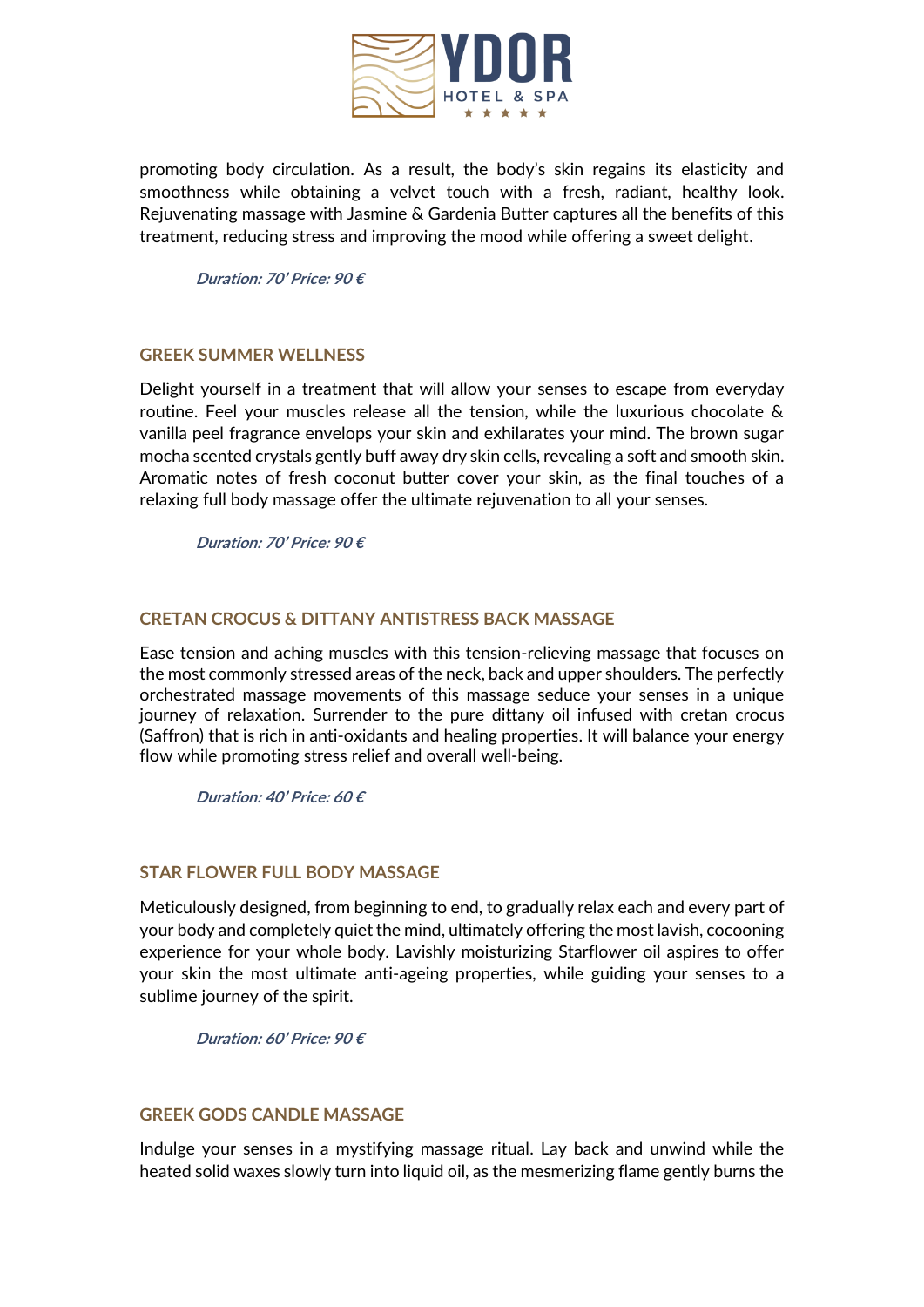

candle. Feel the delicately scented warm drops touch your skin, and envelop your whole body in a velvet textured massage that will satisfy even the most sophisticated massage recipient. An outstanding, sacramental experience of aromatherapy, relaxation & rejuvenation that promotes bliss, balance and well-being.

**Duration: 90' Price: 135 €**

# **FACE & BODY TREATMENTS**

## **YDOR FACE AND BODY**

Enjoy a holistic face and body treatment with moisturizing benefits. Surrender to the pure dittany oil infused with cretan crocus (saffron) that is rich in anti-oxidants and healing properties. It will balance your energy flow while promoting stress relief and overall well-being. Skin's vital moisture levels are instantly replenished endowing your appearance with a healthy glow.

**Duration: 90' Price: 160 €**

### **CHIOS AFTER SUN FACE AND BODY**

Treat yourself with a refreshing face and body therapy. The ultimate after-sun care for your skin since it combines the soothing effects of water lily and the calming benefits of yogurt. Chios Mastic offers strong anti-inflammatory and anti-aging properties, while yogurt mask is widely known for its strong soothing effect. Gradually, your skin regains its own strength to fight external stressors that cause irritation, while skin's natural moisture barrier becomes more resilient to maintaining its natural hydration levels.

**Duration: 60' Price: 90 €**